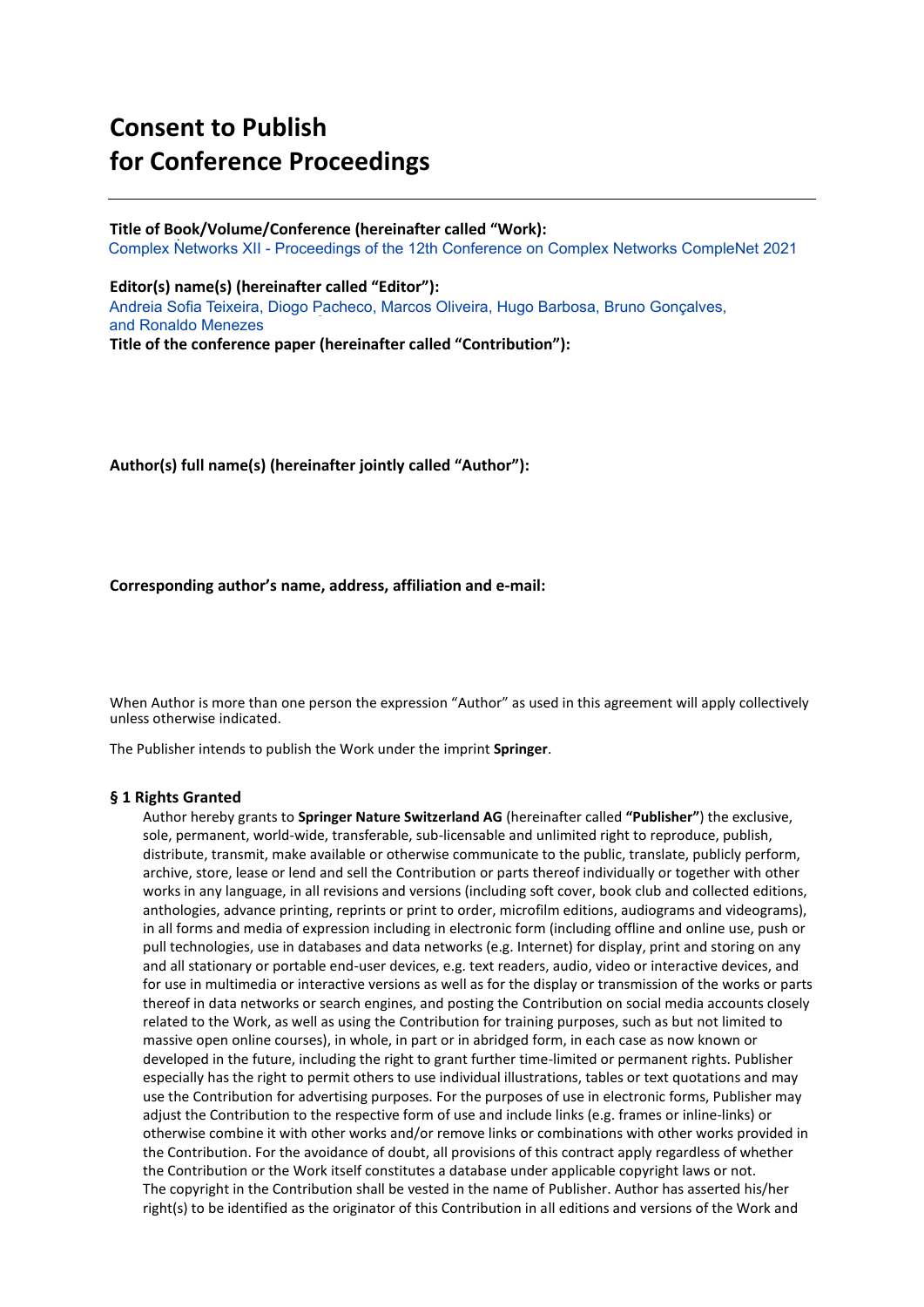parts thereof, published in all forms and media. Publisher may take, either in its own name or in that of Author, any necessary steps to protect the rights granted under this Agreement against infringement by third parties. It will have a copyright notice inserted into all editions of the Work and on the Contribution according to the provisions of the Universal Copyright Convention (UCC).

The parties acknowledge that there may be no basis for claim of copyright in the United States to a Contribution prepared by an officer or employee of the United States government as part of that person's official duties. If the Contribution was performed under a United States government contract, but Author is not a United States government employee, Publisher grants the United States government royalty-free permission to reproduce all or part of the Contribution and to authorise others to do so for United States government purposes. If the Contribution was prepared or published by or under the direction or control of the Crown (i.e., the constitutional monarch of the Commonwealth realm) or any Crown government department, the copyright in the Contribution shall, subject to any agreement with Author, belong to the Crown. If Author is an officer or employee of the United States government or of the Crown, reference will be made to this status on the signature page.

# **§ 2 Rights retained by Author**

Author is permitted to self-archive a pre-print and an author's accepted manuscript version of the Contribution.

a) A pre-print is the Author's first version of the manuscript submitted to the Publisher ("**Pre-Print**"). Prior to acceptance for publication, Author retains the right to make a Pre-Print of the Contribution available on any of the following: his/her own personal, self- maintained website; a legally compliant, non-commercial pre-print server such as but not limited to arXiv and bioRxiv. Once the Contribution has been published, Author should update the acknowledgement and provide a link to the definitive version on the publisher's website: "This is a pre-print of a contribution published

in [insert title of book and name(s) of Editor(s)] published by [insert name of Publisher]. The final authenticated version is available online at: https://doi.org/[insert DOI]". b) An Author's Accepted Manuscript ("**AAM**") is the version accepted by the Publisher for publication,

- but prior to copyediting and typesetting, that can be made available under the following conditions:
	- i. Author retains the right to make an AAM of the Contribution available on their own personal, self- maintained website immediately on acceptance,
	- ii. Author retains the right to make an AAM of the Contribution available for public release on any of the following, 12 months after first publication ("**Embargo Period**"): their employer's internal website; their institutional and/or funder repositories and all services offering organized, legally compliant central archiving, including social scientific networks. AAMs may also be deposited in such repositories immediately on acceptance, provided that they are not made publicly available until after the Embargo Period.

An acknowledgement in the following form should be included, together with a link to the published version on the publisher's website: "This is a pre-copyedited version of a contribution published in [insert title of book and name(s) of Editor(s)] published by [insert name of Publisher]. The definitive authenticated version is available online via https://doi.org/[insert DOI]".

The DOI (Digital Object Identifier) can be found at the bottom of the first page of the published Contribution.

For the avoidance of doubt Author shall not use the publisher's final published version (in pdf or html/xml format) for the purpose of the above described self-archiving.

Additionally, Author retains, in addition to uses permitted by law, the right to communicate the content of the Contribution to other research colleagues, to share the Contribution with them in manuscript form, to perform or present the Contribution or to use the content for non-commercial internal and educational purposes, provided the original source of publication is cited according to current citation standards.

## **§ 3 Warranties**

Author agrees, at the request of Publisher, to execute all documents and do all things reasonably required by Publisher in order to confer to Publisher all rights intended to be granted under this Agreement. Author warrants that the Contribution is original except for such excerpts from copyrighted works (including illustrations, tables, animations and text quotations) as may be included with the permission of the copyright holder thereof, in which case(s) Author is required to obtain written permission to the extent necessary and to indicate the precise sources of the excerpts in the manuscript. Third Party Material (including without limitation quotations, photographs, pictures, diagrams, drawings, tables, graphs or maps, and whether reproduced from print or electronic or other sources) may only be included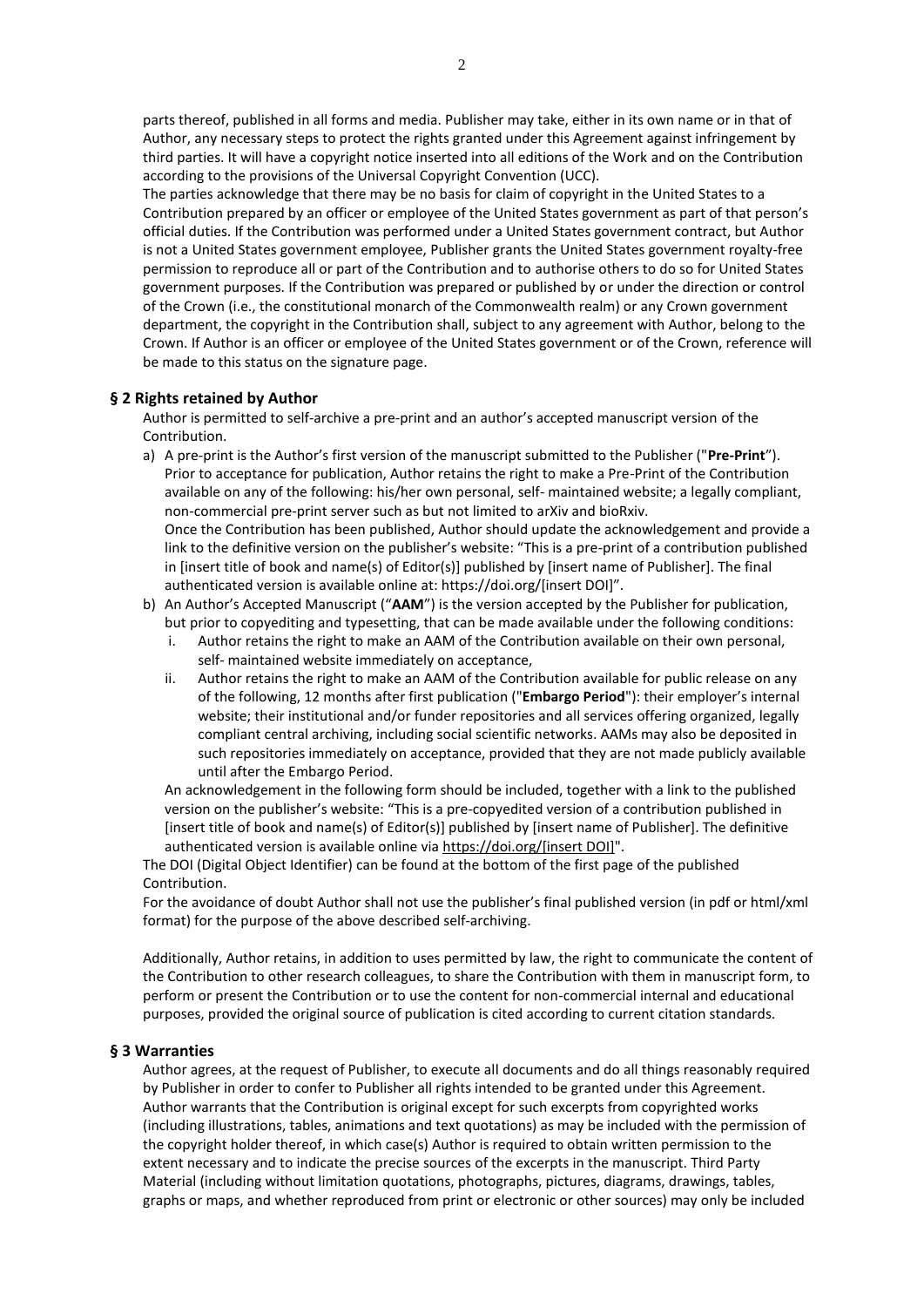in the Contribution with the prior agreement of the Publisher. In this case the Author must obtain (at the Author's expense) all necessary permissions to enable the Publisher to use the Third Party Material in the Contribution and shall provide the Editor of the Work and the Publisher with: (i) copies of all such permissions, and (ii) sufficient information to enable the Publisher to make appropriate acknowledgements.

Author warrants that Author is entitled to grant the rights in accordance with Clause 1 "Rights Granted", that Author has not assigned such rights to third parties, that the Contribution has not heretofore been published in whole or in part, that the Contribution contains no libellous or defamatory statements and does not infringe on any copyright, trademark, patent, statutory right or proprietary right of others, including rights obtained through licences; and that Author will indemnify Publisher against any costs, expenses or damages for which Publisher may become liable as a result of any claim which, if true, would constitute a breach by Author of any of Author's representations or warranties in this Agreement. Author agrees to amend the Contribution to remove any potential obscenity, defamation, libel, malicious falsehood or otherwise unlawful part(s) identified at any time. Any such removal or alteration shall not affect the warranty and indemnity given by Author in this Agreement.

#### **§ 4 Delivery of Contribution and Publication**

Author shall deliver the Contribution to the responsible Editor of the Work on a date to be agreed upon, electronically in Microsoft Word format or in such form as may be agreed in writing with Publisher. The Contribution shall be in a form acceptable to the Publisher (acting reasonably) and in line with the instructions contained in the guidelines and Author shall provide at the same time, or earlier if the Publisher reasonably requests, any editorial, publicity or other form required by the Publisher. Publisher will undertake the publication and distribution of the Work in print and electronic form at its own expense and risk within a reasonable time after it has given notice of its acceptance of the Work to Author in writing.

## **§ 5 Author's Discount for Books and Electronic Access**

Author may obtain copies of the Work for personal use at a discount of 40% off the list-price if ordered directly from Publisher. Furthermore, Author is entitled to purchase for his/her personal use (directly from Publisher) other books published by Publisher at a discount of 40% off the list price for as long as there is a contractual arrangement between Author and Publisher and subject to applicable book price regulation. Resale of such copies is not permitted.

Publisher shall provide electronic access to the electronic final published version of the Work on Publisher's Internet portal, currently known as springer.com and/or palgrave.com, to Author, provided Author has included his/her email address in the manuscript of the Work. Furthermore, Author has the right to download and disseminate single contributions from the electronic final published version of the Work for his/her private and professional non-commercial research and classroom use (e.g. sharing the contribution by mail or in hard copy form with research colleagues for their professional non-commercial research and classroom use, or to use it for presentations or handouts for students). Author is also entitled to use single contributions for the further development of his/her scientific career (e.g. by copying and attaching contributions to an electronic or hard copy job or grant application).

When Author is more than one person each of the co-authors may share single contributions of the Work with other scientists or research colleagues as described above. In each case, Publisher grants the rights to Author under this clause provided that Author has obtained the prior consent of any co-author(s) of the respective contribution.

### **§ 6 Termination**

Either party shall be entitled to terminate this Agreement forthwith by notice in writing to the other party if the other party commits a material breach of the terms of the Agreement which cannot be remedied or, if such breach can be remedied, fails to remedy such breach within 28 days of being given written notice to do so.

On termination of this Agreement in accordance with its terms, all rights and obligations of Publisher and Author under this Agreement will cease immediately, except that any terms of this Agreement that expressly or by implication survive termination of this Agreement shall remain in full force and effect.

#### **§ 7 Governing Law and Jurisdiction**

If any difference shall arise between Author and Publisher concerning the meaning of this Agreement or the rights and liabilities of the parties, the parties shall engage in good faith discussions to attempt to seek a mutually satisfactory resolution of the dispute. This agreement shall be governed by, and shall be